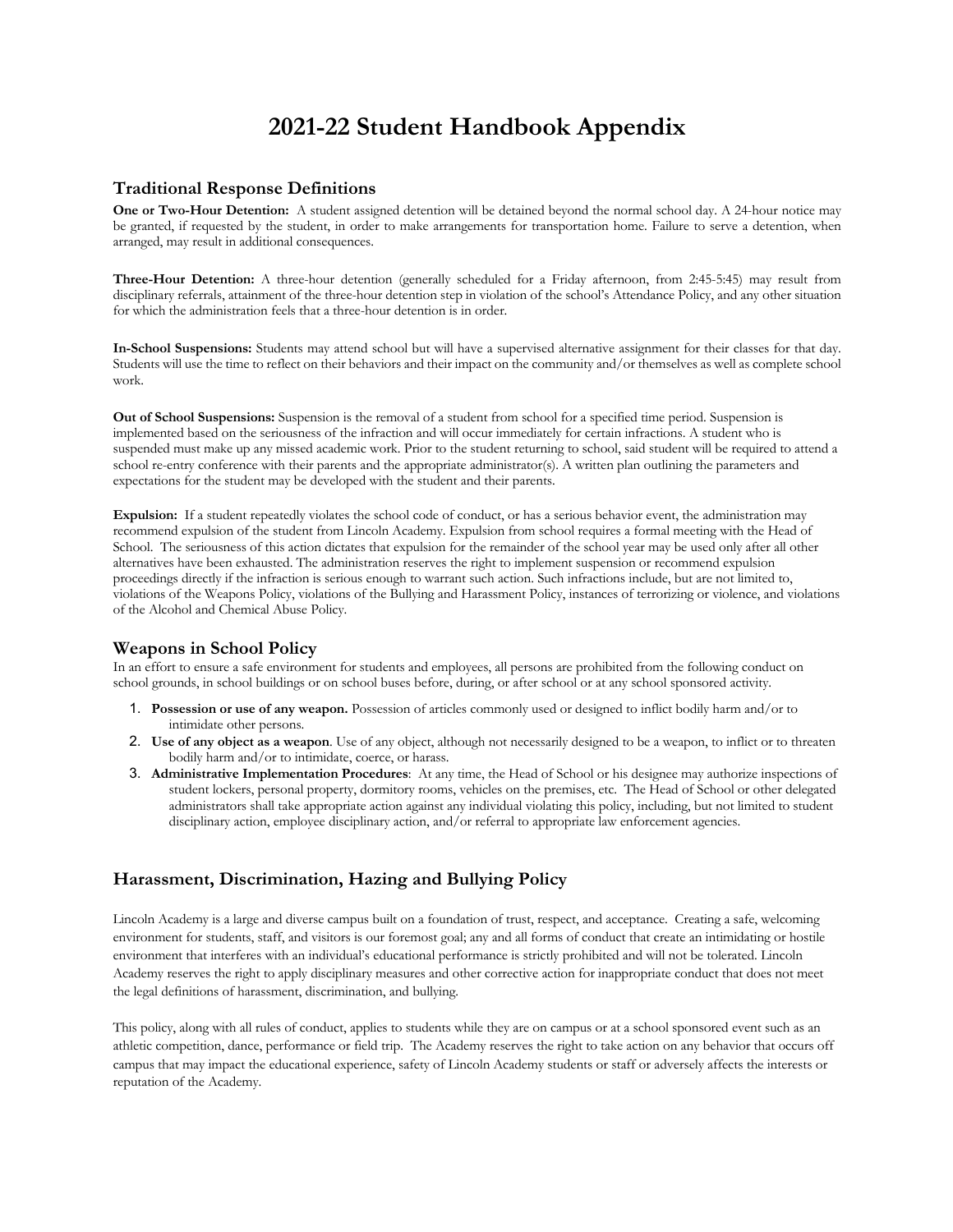# **Harassment or Discrimination, including Sexual or Gender-Based Harassment**

Lincoln Academy prohibits all forms of illegal harassment or discrimination that is based on an individual's race, color, gender, pregnancy, religion, national origin, ancestry, age, sexual orientation (including gender nonconformity and gender identity and expression, including status as a transgender or transsexual individual), genetic information, whistleblower status, military/veteran status, physical or mental disability, or any other status protected by law. Harassment or discrimination is defined as behavior that is based on a person's protected status and is personally offensive or threatening, impairs morale, or is so pervasive or severe that it has the purpose or effect of:

- Creating an intimidating, hostile, or offensive environment; or
- Unreasonably interfering with an individual's ability to participate in or benefit from the school's program; or
- Creating a situation where academic decisions of a student depend on their submitting to and/or not objecting to the behavior.

Discrimination and harassment can take many forms. Examples include, but are not limited to:

- Limiting opportunities to participate in certain clubs, teams, or activities based on certain characteristics;
- Slurs, jokes, statements, remarks, questions, gestures, pictures, emails, texts, or cartoons regarding legally protected status that are derogatory or demeaning to an individual's or group's characteristics or that promote stereotypes;
- Demands for sexual favors in exchange for favorable treatment, academic rewards, or continued participation in a program or project;
- Obscene, demeaning, or abusive commentary about an individual's body or other personal characteristics;
- Responding to refusals to provide sexual favors with verbal, emotional, or physical abuse;
- Offensive or unwelcome sexual flirtation, advances or touching;
- Unwanted sexual contact or nonconsensual sexual intercourse, including any coerced or non-consensual sexual relations (see Lincoln Academy's Sexual Misconduct Policy);
- Sexual or lewd jokes, remarks, leering, whistling, brushing against the body, or other suggestive or insulting gestures or comments;
- Audiotaping, videotaping, or otherwise recording others in sexual or other potentially embarrassing circumstances and forwarding or threatening to forward the recorded material to others;
- Intimidating or suggestive remarks about an individual's sexual orientation or gender identity, whether actual or implied;
- Sexually suggestive or degrading sounds or remarks (written, oral, or electronically transmitted), including graffiti and the spreading of sexual rumors, made to or about another member of the community;
- The use of school technology to transmit sexually suggestive, offensive, and/or degrading material, whether received at school or elsewhere;
- The open display of sexually offensive objects, pictures, and messages.

Sometimes harassing behavior results from ignorance or insensitivity to the feelings of others. Being mindful of how one's behavior is affecting others and communicating the effect of the behavior of others are good ways to minimize harassment. Some forms of sexual harassment may fall under the Academy's Sexual Misconduct Policy, in which case that policy will be the applicable one.

# **Hostile Environment**

A hostile environment is one in which discrimination, harassment, or bullying causes the School environment to be permeated with intimidation, ridicule, or insult that is sufficiently severe or pervasive to alter the conditions of a student's education.

# **Bullying**

Bullying involves aggressive behavior that is either a single very significant incident or a pattern of repeated incidents that are intended to cause harm. Bullying is defined as the use by one or more students of a written, verbal, or electronic expression or a physical act or gesture or any combination thereof, directed at a target that:

Causes physical or emotional harm to the targeting student or damage to the targeted student's property;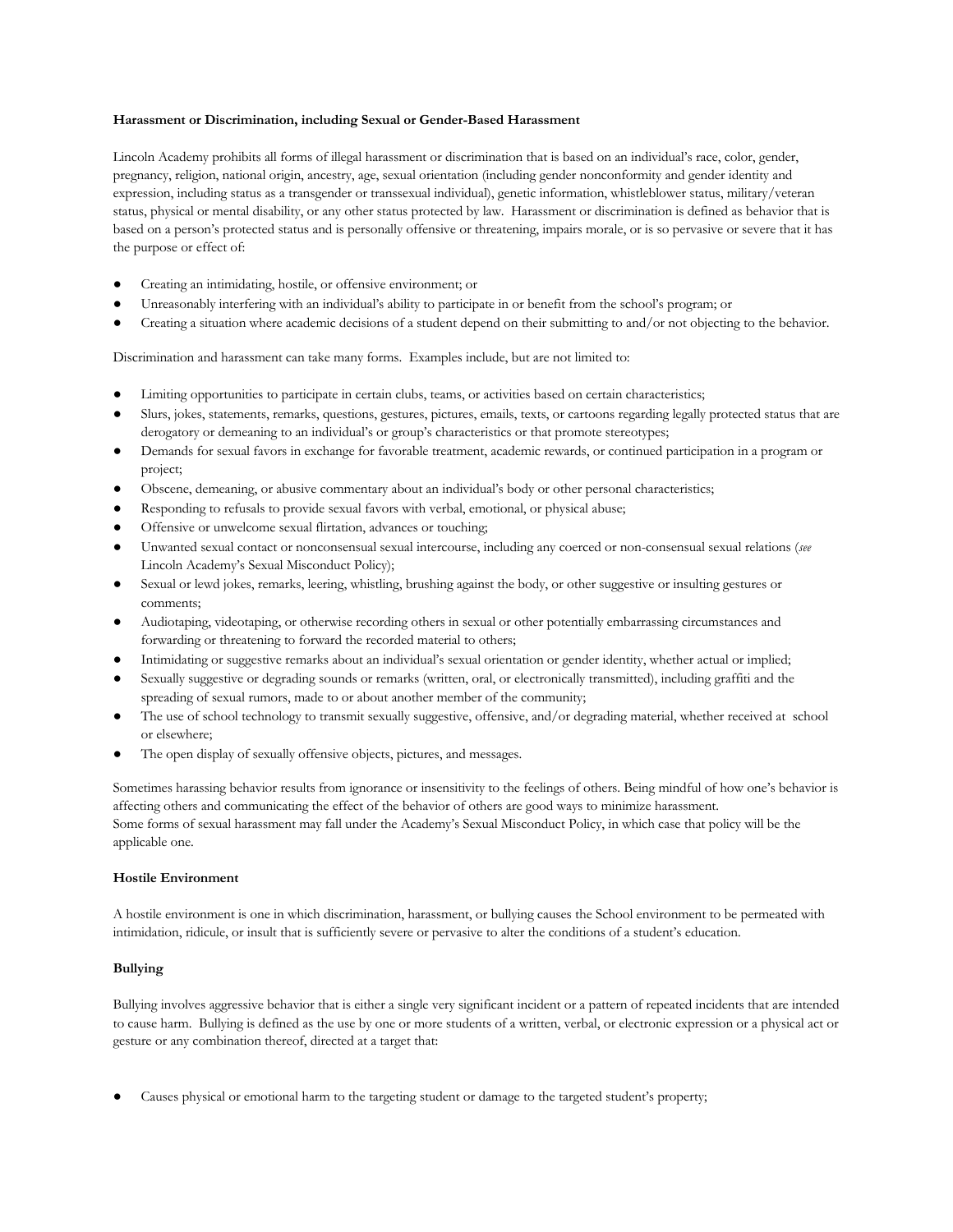- Places the targeted student in reasonable fear of harm to themselves or of damage to their property;
- Creates a hostile environment at school for the targeted student;
- Infringes on the rights of the targeted student at school; or
- Materially and substantially disrupts the educational process or the orderly operation of the school.

Bullying can include, but is not limited to:

- Hitting, slapping, pushing, and other physical conduct that causes bodily harm;
- Threatening in a manner that puts someone down or is cruel;
- Deliberately excluding someone as a way to humiliate or demean them;
- Sexually harassing conduct;
- Hazing activities.

#### **Cyber-Bullying**

Cyber-bullying is bullying through the use of technology or electronic devices such as telephones, cell phones, computers, fax machines, and the Internet. It includes, but is not limited to, email, instant messages, text messages, and Internet postings, whether on a web page, in a blog, any form of social media, or otherwise. Cyber-bullying may include, but is not limited to:

- Taking a private email, instant message, or text message and forwarding it, or threatening to forward it to others or posting it where others can see it to embarrass or intimidate a person;
- Spreading hurtful rumors online about another person;
- Threatening or insulting through aggressive emails, instant messages, or text messages;
- Posting or threatening to post embarrassing pictures of someone online without their permission; and
- Creating a web page or blog in which the creator assumes the identity of another person or the knowing impersonation of another person as the author of posted content or messages, if the creation or impersonation causes any of the conditions listed in the definition of bullying listed above.

## **Hazing**

Hazing is defined as conduct or a method of initiation into any student organization or team which willfully or recklessly endangers the physical or mental health of any student or other person, regardless of the consent of the individuals involved.

Examples of hazing include, but are not limited to: whipping, beating, branding, forced calisthenics, exposure to the weather, forced consumption of any food, beverage, drug, or other substance, or any other brutal treatment or forced physical activity which is likely to adversely affect the physical health or safety of a student or other person, or which subjects a student or other person to extreme mental stress, including extended deprivation of sleep or rest or extended isolation.

While harassment, discrimination, bullying and hazing all fall within a spectrum of interpersonal aggression and sometimes violence, they are not synonymous. Hazing is predicated on inclusion and can sometimes be overlooked because it can appear as neither particularly aggressive, nor as intended to harm. In addition, hazing can sometimes be confusing for students to understand because they might consent to the behavior. It is important to note that because hazing involves a group context and the power differential of current members and those seeking membership or acceptance by the group, peer pressure and coercive environment can exist and interfere with consent. Therefore, conduct can be deemed to be hazing regardless of a person's willingness to participate.

## **Reporting Process**

Lincoln Academy seeks to achieve, through education, communication and mediation, a welcoming and respectful work and school environment free of hostility, intimidation, harassment, sexual harassment and discrimination. A student, employee, parent or other individual who has concerns should follow the guidelines described below.

**Anyone who believes that this policy has been violated should report to a dean, school counselor, coach or administrator**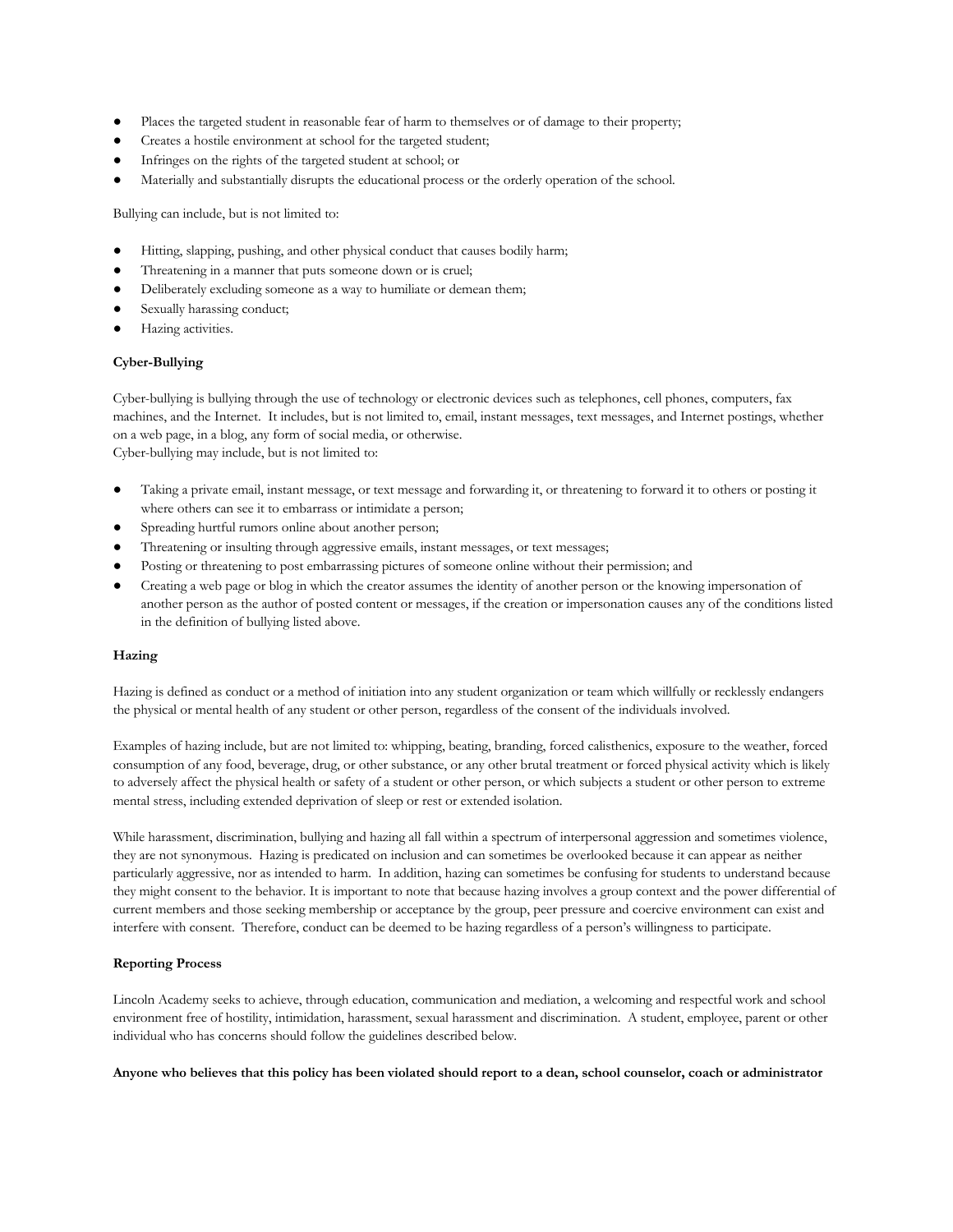If you believe that the person's behavior may violate the law, you may report the matter directly to the police. Please be aware that Lincoln Academy is required to report certain misconduct that comes to its attention to parents, Maine Department of Health and Human Services ("DHHS") and/or the District Attorney's Office, and/or the police.

No one will be reprimanded or punished in any way for initiating an inquiry or report in good faith.

# **Requests for Confidentiality**

Lincoln Academy cannot honor requests for complete confidentiality because information must be shared in order to conduct an effective investigation and/or to comply with mandatory reporting laws. However, Lincoln Academy will treat information it receives with sensitivity and will only disclose such information on a need-to-know basis. If a reporting party requests confidentiality and/or that Lincoln Academy not investigate, Lincoln Academy may still need to investigate the allegations in order to ensure the safety of the entire campus community.

# **Lincoln Academy's Response to Report of Discrimination, Harassment, Bullying, Hazing**

Once Lincoln Academy learns of a potential violation of this policy, Lincoln Academy may pursue an informal or formal process depending on the nature of the allegations. In situations for which an informal process is appropriate, a dean, school counselor or administrator may provide advice to the reporting party as to how to respond to the situation independently. Alternatively, a dean, school counselor, or administrator may serve as an intermediary to moderate a conversation (either in person or writing) between the parties to resolve the situation. Further, Lincoln Academy may put measures in place to separate the parties (i.e. mutual no-contact order) and/or stop the inappropriate conduct (i.e. a cease and desist). In addition to the above options, a dean or other administrator may conduct an informal investigation to gather facts and make a determination about the appropriate course of action and/or disciplinary response.

In the event that an informal process is unsuccessful or inappropriate, Lincoln Academy will conduct an investigation in order to determine whether it is more likely than not that the reported conduct occurred, based upon a preponderance of the evidence, and whether disciplinary action is warranted. Such investigation may be conducted by a senior administrator, dean, or external investigator depending on the nature of the report. The investigation may include, but is not limited to, interviews of those individuals directly involved in the incident and relevant witnesses, and collecting documents and any other evidence bearing on the incident. More than one interview of student parties and witnesses may be necessary in order to conduct a thorough investigation. Lincoln Academy may put interim measures in place for the safety of the reporting party and/or the school community, including a mutual no-contact order. Interim measures may include academic accommodations such as a change to class schedule, residential accommodations, such as a change in housing, and changes to meal time, sports or activities. Interim measures may also include medical or counseling services, a mutual non-contact directive, and/or a voluntary or mandatory leave from school for a period of time.

Upon completion of the investigation in the formal process, the investigator will analyze all the evidence and determine whether this policy was violated. The investigator will submit a written report of the factual findings, rationale, and conclusions to the Head of School or the Head's designee, who will make the final determination as to what, if any, remedial action or disciplinary measures should be taken.

# **Outcome and Final Written Decision**

Following a formal investigation, Lincoln Academy shall inform the student parties and parents of the decision as soon as possible and explain to the student parties the reasons for the decision. The results of the investigation shall be included in a Final Written Decision. The Final Written Decision shall include a summary of the conclusions as to whether this policy was violated.

# **Retaliation**

Retaliation is any form of intimidation, reprisal, or harassment directed against a student who reports discrimination, harassment, or bullying, or who witnesses or provides information during an investigation about such behavior. Retaliation against any such individual, whether by the accused person or someone else, will not be tolerated and will be subject to the same strict discipline as harassment, discrimination, or bullying itself.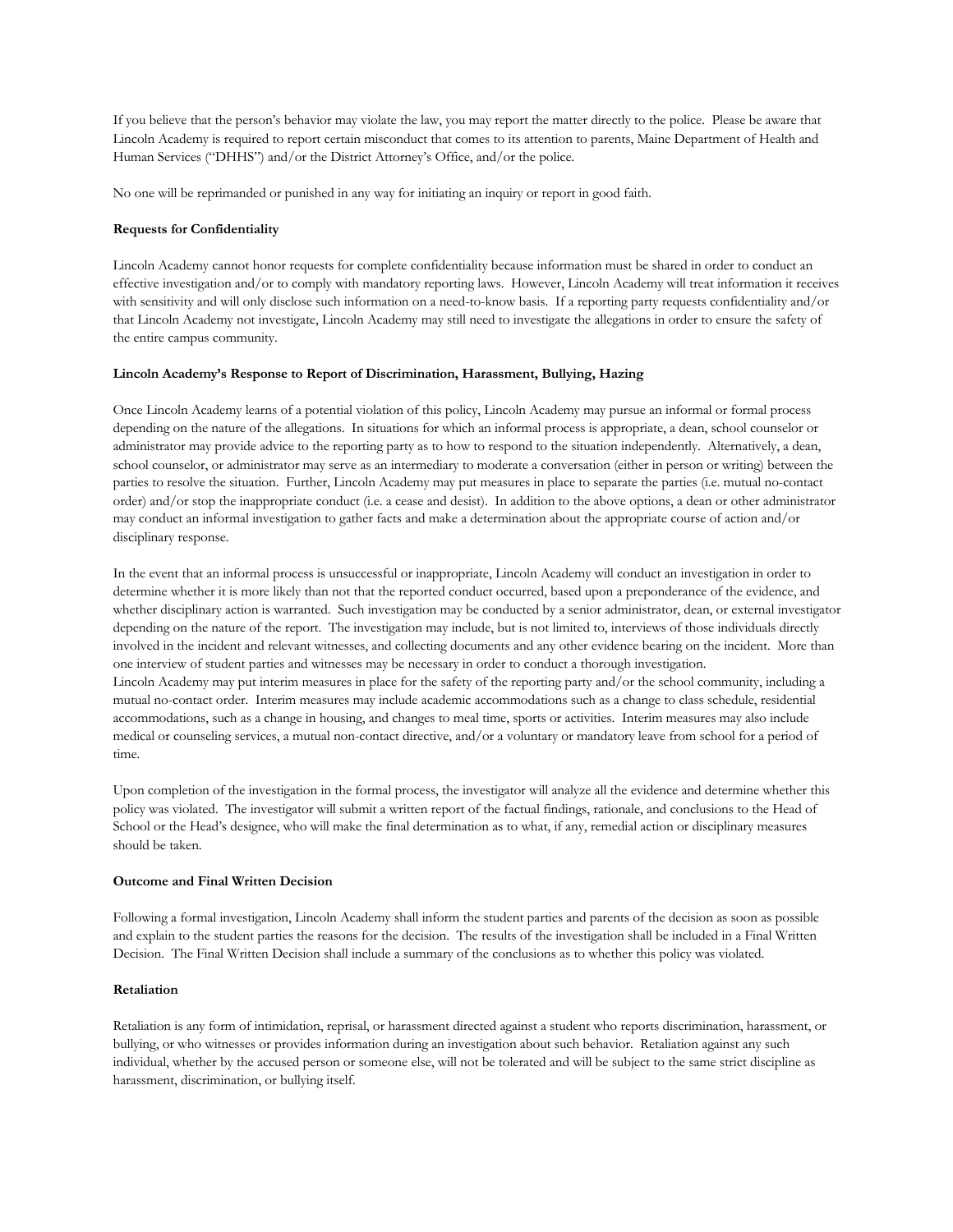#### **Abuse of Process/ Failure to Cooperate with an Investigation**

Because allegations of harassment, discrimination, hazing, and bullying are serious and can be damaging to accused persons' reputations, any person who knowingly, maliciously, or recklessly makes a false complaint will be subject to discipline. In addition, because candor and honesty are essential to the investigation and remediation process, they are required of all participants, including any witnesses. Withholding of any material information in an investigation is prohibited. Students and employees are expected to cooperate fully in an investigation conducted by Lincoln Academy.

#### **Discipline**

Persons who are found to have violated this policy will be subject to discipline, up to and including suspension or expulsion.

# **Student Sexual Misconduct Policy**

Lincoln Academy strives to be a safe and supportive environment that cultivates learning and personal growth for all of its students. All forms of sexual misconduct, including but not limited to sexual assault, interfere with this critical mission and will not be tolerated. Lincoln Academy will take appropriate action to prevent and correct behavior both by employees and students that violates this policy. Lincoln Academy will also take any necessary disciplinary action against students and employees.

This policy applies to student sexual misconduct that occurs on campus or at any school-related activities. Lincoln Academy reserves the right to address sexual misconduct that takes place off campus under this policy if such conduct causes a substantial disruption to or endangers the safety of the campus community. This policy also applies to staff-on-student sexual misconduct.

Sexual misconduct is a broad term used to describe a range of prohibited behaviors and includes unwanted behavior of a sexual nature that is committed without consent or by force, intimidation, coercion, or manipulation. Sexual misconduct can be committed by a person of any gender, and it can occur between people of the same or different gender. Sexual misconduct may vary in its severity and consists of a range of behaviors or attempted behaviors, and is not necessarily physical in nature. It can occur between strangers or acquaintances, including people involved in an intimate or sexual relationship.

#### **Understanding Sexual Misconduct**

Sexual misconduct under this policy includes, but is not limited to unwanted sexual contact, with or without force; non-consensual sexual penetration, with or without force; sexual intimidation; sexual exploitation; sexting; sexual harassment and relationship violence.

*Unwanted sexual contact - with or without force:* Unwanted sexual touching without the effective consent of the person being touched; this includes unwanted touching, however slight, with one's body or with an object, up to but not including penetration.

Examples of unwanted sexual contact include but are not limited to: unwanted kissing; and touching or grabbing someone's breasts, buttocks or genitalia over or under clothing. Force includes the use of physical violence, threats, intimidation, and/or coercion.

*Non-consensual sexual penetration - with or without force:* Penetration of another person's mouth, anus, or vagina, no matter how slight, with any object or body part without effective consent and/or with the use of force.

*Sexual intimidation:* Persistent, unwanted, and repeated attention through any means, based on gender, gender identity, or expression that causes the targeted student to fear for safety.

*Sexual exploitation:* Electronically recording, photographing, or disseminating images of intimate body parts without the effective consent of the parties or spying on private sexual activity of others, or allowing a third party to observe sexual activity without effective consent of all parties.

**Sexting:** Sending, sharing, viewing, or merely possessing sexually explicit images and messages, text messages, emails, or other materials via a computer, digital device or cell phone.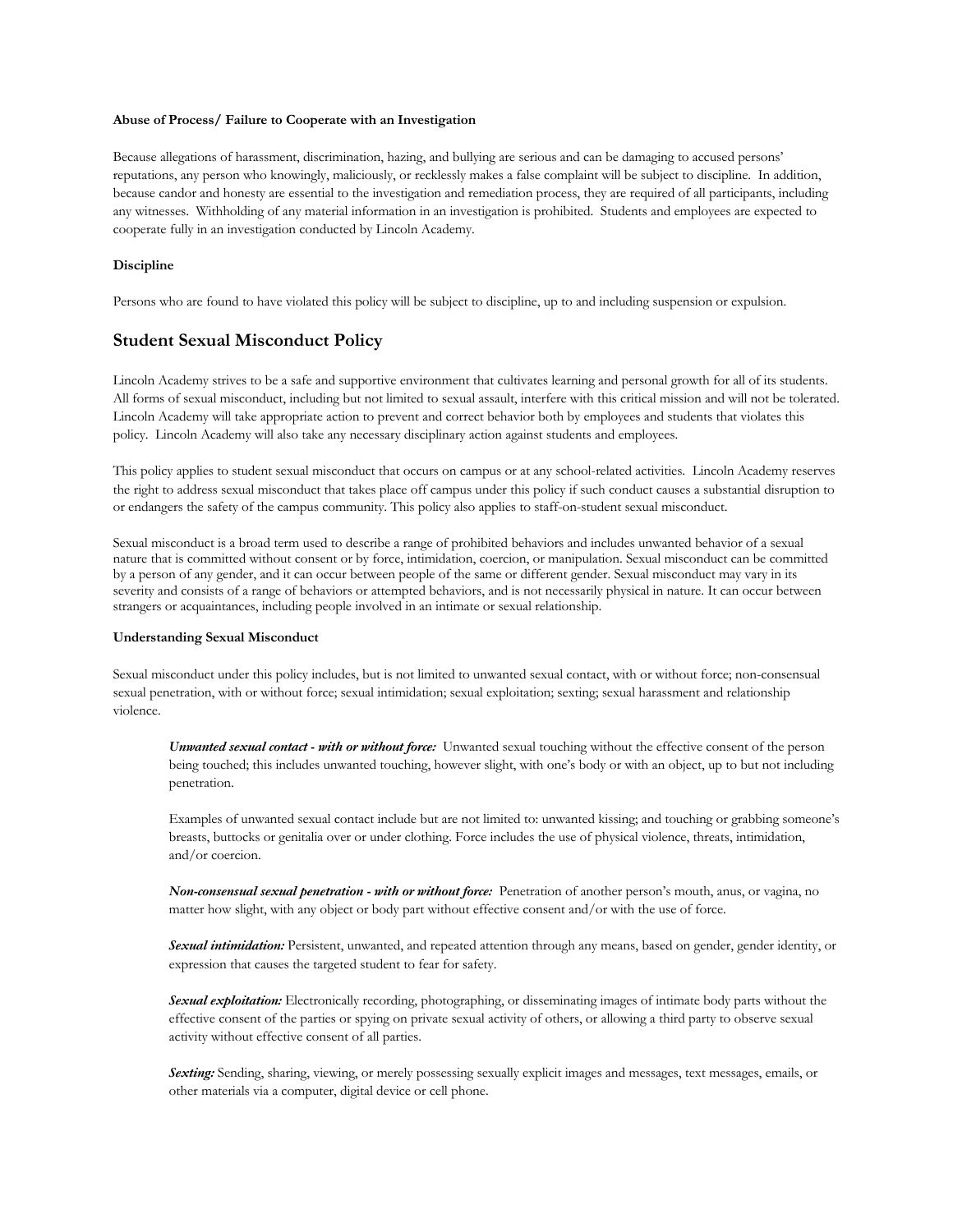*Sexual Harassment*: Sexual harassment includes unwelcome sexual advances, requests for sexual favors, sexual contact, gestures, comments, or other physical or verbal conduct of a sexual nature, when: (1) Submission to such conduct is made either explicitly or implicitly a term or condition of an individual's employment or educational benefits; (2) Submission to or rejection of such conduct by an individual is used as the basis for academic or employment decisions affecting that individual; or (3) Such conduct has the purpose or effect of unreasonably interfering with an individual's academic or professional performance or creating an intimidating, hostile or offensive employment or educational environment.

*Relationship violence:* Threatening or abusive behavior that can be physical or sexual that is intended to control another person in some form of relationship (dating, romantic, sexual).

*Effective Consent* is the knowing, voluntary and mutual decision among all participants to engage in sexual activity. Lincoln Academy has the expectation that all consent is affirmatively given. Consent can be given by words that create clear permission regarding willingness to engage in the specific sexual activity. Silence, or lack of resistance, in and of itself, does not demonstrate consent. Consent must be ongoing and can be revoked at any time. When consent is withdrawn or can no longer be given, sexual activity must stop. An individual's consent to one type of sexual act or to prior sexual activity does not mean that they consent to any other sexual act. Consent cannot be obtained by threat, intimidation, coercion, or physical force. Agreement under such circumstances does not constitute consent. Consent cannot be obtained from someone who is under the age of consent, asleep or otherwise mentally or physically incapacitated, whether due to alcohol, drugs, or some other condition. The age of consent in Maine is 16.

It is important not to make any assumptions about consent. Relying solely on nonverbal communication can lead to misunderstandings. If there is any confusion or uncertainty about whether an individual is consenting to sexual activity, it is incumbent upon the individual initiating the sexual activity, to stop and clarify the other individual's willingness to continue.

*Incapacitation:* Defined as the use of drugs and/ or alcohol that prevents an individual from having the physical or mental ability to make informed, rational judgments. Signs of incapacitation include, but are not limited to, the inability to speak coherently, confusion on basic facts, inability to walk unassisted, and/or passing out.

# **Reporting Sexual Misconduct**

Students who believe they have been victims of sexual misconduct should seek help immediately from their parents and/or any trusted adult on campus, including the Director of Student Affairs, who is designated as the Title IX coordinator, Dean of Students, Head of School, a dean, a school counselor, a school social worker, or a school nurse. **Students should call 911 if they need or witness a need for immediate police and/ or medical attention.**

Persons may report sexual misconduct verbally or in writing. When reporting an incident, it is helpful to provide as much information as possible, including the following:

- 1. A description of the event
- 2. The number of occurrences, with dates and places
- 3. The names of any witnesses
- 4. Any documents or other materials that are related to the event.

In addition to potentially violating Lincoln Academy's policies, certain sexual activity may also violate the law. In certain circumstances, Lincoln Academy may be obligated to report the conduct to DHHS and/or the District Attorney under the state mandatory reporting law. In accordance with Maine law, Lincoln Academy will report to DHHS and the District Attorney if it knows or has reasonable cause to suspect that a student under the age of 18 has been abused or is likely to be abused.

Persons may also report a sexual assault directly to the local police. (The phone number for the Lincoln County Sheriff's Department is (207) 882-6576.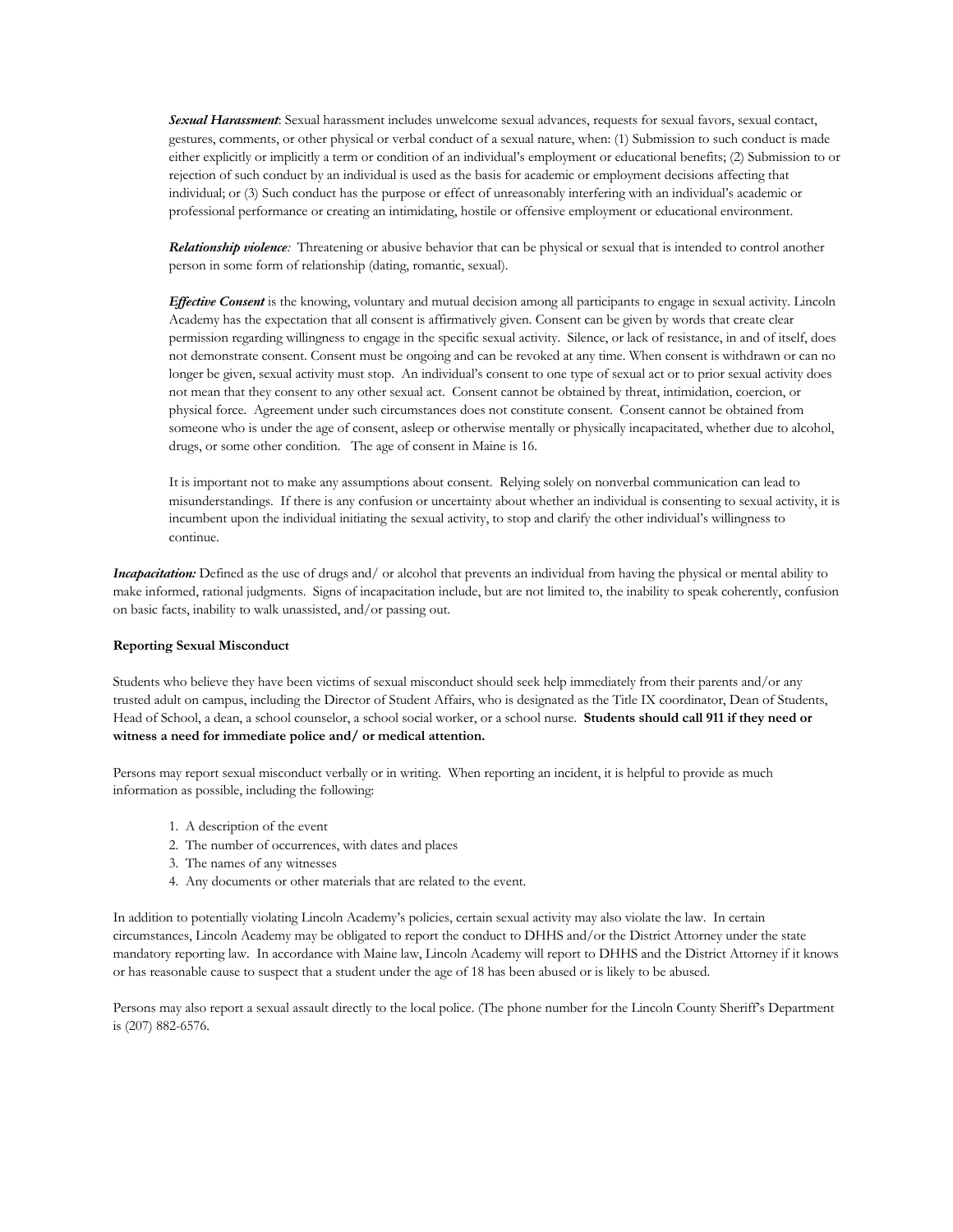#### **Lincoln Academy's Response to Sexual Misconduct**

Lincoln Academy will promptly notify the parents of students who are reported to have experienced and/or engaged in sexual misconduct. Following a formal complaint of sexual misconduct, Lincoln Academy may pursue an informal or formal process depending on the nature of the complaint and the willingness of the parties to do so. Where Lincoln Academy's assessment of a complaint concludes that informal resolution may be appropriate, Lincoln Academy will take prompt action through the imposition of remedies designed to maintain access to the educational and extracurricular activities at Lincoln Academy and remedy the impacts of conduct on members of the Lincoln Academy community.

In the event that an informal process is unsuccessful or inappropriate, Lincoln Academy will conduct its own investigation using an internal or external investigator in order to ensure the safety of its campus community and to determine whether disciplinary action is warranted. This investigation is separate from any investigation that might be conducted by law enforcement. Lincoln Academy may delay its investigation for a reasonable amount of time to allow for law enforcement to interview witnesses and collect evidence. However, a report of criminal activity to law enforcement will not stop Lincoln Academy's investigation process.

# **Requests for Confidentiality**

Lincoln Academy cannot honor requests for complete confidentiality because information must be shared in order to conduct an effective investigation and/or to comply with mandatory reporting laws. However, Lincoln Academy will treat information it receives regarding sexual misconduct with sensitivity and will only disclose such information on a need-to-know basis. If a reporting party requests confidentiality and/or that Lincoln Academy not investigate, Lincoln Academy may still need to investigate the allegations in order to ensure the safety of the entire campus community.

#### **Supportive Measures**

Following a report of sexual misconduct, the Head of School or designee shall ascertain whether and what interim or ongoing supportive measures are needed by the parties and implement appropriate measures. Supportive measures may include academic accommodations such as a change to class schedule, residential accommodations, such as a change in housing, and changes to meal time, sports, extracurriculars or other educational programs or activities. Supportive measures may also include medical or counseling services, a mutual non-contact directive, and/or a voluntary or mandatory leave from school for a period of time.

#### **Investigation Process**

Upon the determination that a report of sexual misconduct warrants a formal investigation, Lincoln Academy will promptly provide written notice of the allegations to all parties. Lincoln Academy will then conduct its own investigation in order to determine whether it is more likely than not that the reported conduct occurred, based upon a preponderance of the evidence, and whether disciplinary action is warranted. Such investigation may be conducted by a senior administrator, dean, or external investigator depending on the nature of the report. The investigation may include, but is not limited to, interviews of those individuals directly involved in the incident and relevant witnesses and collecting documents and any other evidence bearing on the incident. Parties are permitted to provide other relevant evidence to the investigator and may suggest questions to ask of one another or witnesses through the investigator. More than one interview of student parties and witnesses may be necessary in order to conduct a thorough investigation. Student parties are permitted to have an advisor of their choosing present as support during their interviews. Advisors may not participate in the process or speak on behalf of the parties, although they may ask for brief breaks during any meetings or interviews to provide consultation to a party.

Upon completion of the investigation, the investigator will make factual findings, based on all relevant evidence. The investigator will submit a report detailing all factual findings, relevant evidence and a recommendation to the Director of Student Affairs as to whether Lincoln Academy's policy was violated. The report containing the investigative findings and policy violation recommendation will then be shared with the parties. Each party shall have five (5) business days to review the report and submit a reply statement in writing for the Director of Student Affairs to consider. The Director of Student Affairs may, in their discretion, ask the investigator to conduct additional inquiry or otherwise reconsider the findings based on available evidence and/or the feedback of the parties. After reviewing any additional information, the investigator will prepare a final investigative report and submit it to the Director of Student Affairs, who will make the final determination as to what, if any, policies were violated and what, if any, remedial action or disciplinary measures should be taken. The Director of Student Affairs shall inform the student parties of the decision as soon as possible and explain to the student parties the reasons for the decision.